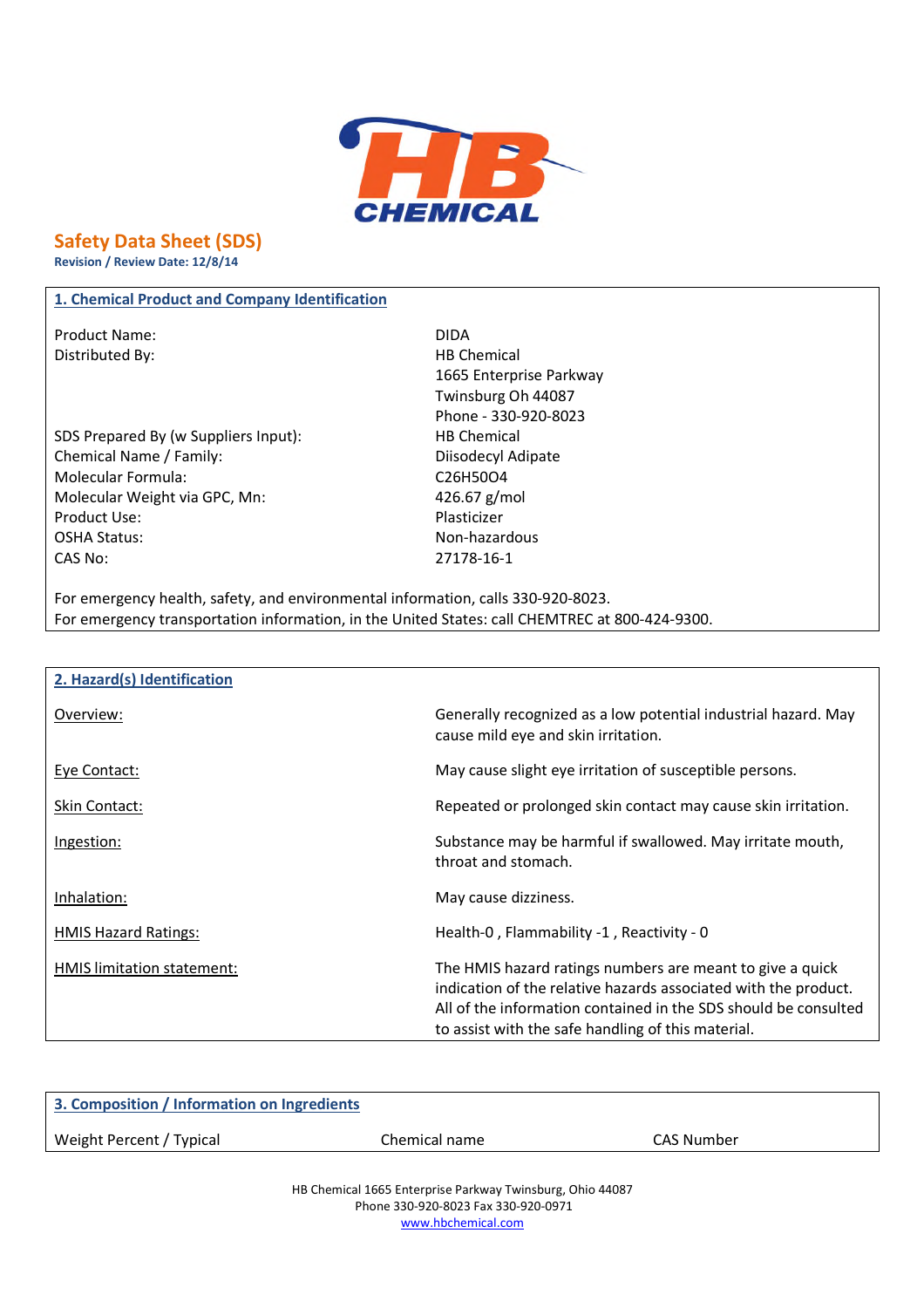100% Diisodecyl Adipate 27178-16-1

| <b>4. First Aid Measures</b> |                                                                                                                 |
|------------------------------|-----------------------------------------------------------------------------------------------------------------|
| Inhalation:                  | Person should be moved to a fresh air environment.                                                              |
| Eyes:                        | Flush eyes with large amounts of water for at least 15 minutes.<br>If irritation persists, consult a physician. |
| Skin:                        | Wash affected skin with soap and water. Seek medical attention<br>if symptoms persist.                          |
| Ingestion:                   | Seek medical advice.                                                                                            |

| <b>5. Fire-Fighting Measures</b>         |                                                                             |
|------------------------------------------|-----------------------------------------------------------------------------|
| Extinguishing Media:                     | Water fog, Dry Chemical, Carbon Dioxide CO2.                                |
| <b>Special Fire Fighting Procedures:</b> | A MSHA/NIOSH approved self-contained breathing apparatus<br>should be worn. |
| Protective equipment:                    | Waterproof, rubber boots, goggles and helmet. Wear breathing<br>apparatus.  |
| Unusual fire and explosion hazards:      | Solid streams of water directed at burning liquid may cause<br>frothing.    |

| <b>6. Accidental Release Measures</b>          |                                                                                                                                                                                                                                                                                                                                      |
|------------------------------------------------|--------------------------------------------------------------------------------------------------------------------------------------------------------------------------------------------------------------------------------------------------------------------------------------------------------------------------------------|
| Steps to be taken in case material is Spilled: | Dike and contain the spill with inert material (i.e., sand, earth,<br>sawdust) and transfer liquid and solid diking material to<br>separate containers for recovery or disposal. Wash floor area<br>with hot water solution. Remove contaminated clothing and<br>wash before reuse. Wash affected skin areas with soap and<br>water. |
| Environmental Disposal Information:            | Keep spills out of all sewers and bodies of water.                                                                                                                                                                                                                                                                                   |
| Waste Disposal:                                | Keep in suitable, closed containers.                                                                                                                                                                                                                                                                                                 |

| 7. Handling and Storage:             |                                                                                                                            |
|--------------------------------------|----------------------------------------------------------------------------------------------------------------------------|
| <b>Empty Containers:</b>             | Empty container may contain hazardous residues.                                                                            |
| Precautions to be taken in handling: | Any use of this product in an elevated process should be<br>evaluated to establish and maintain safe operating procedures. |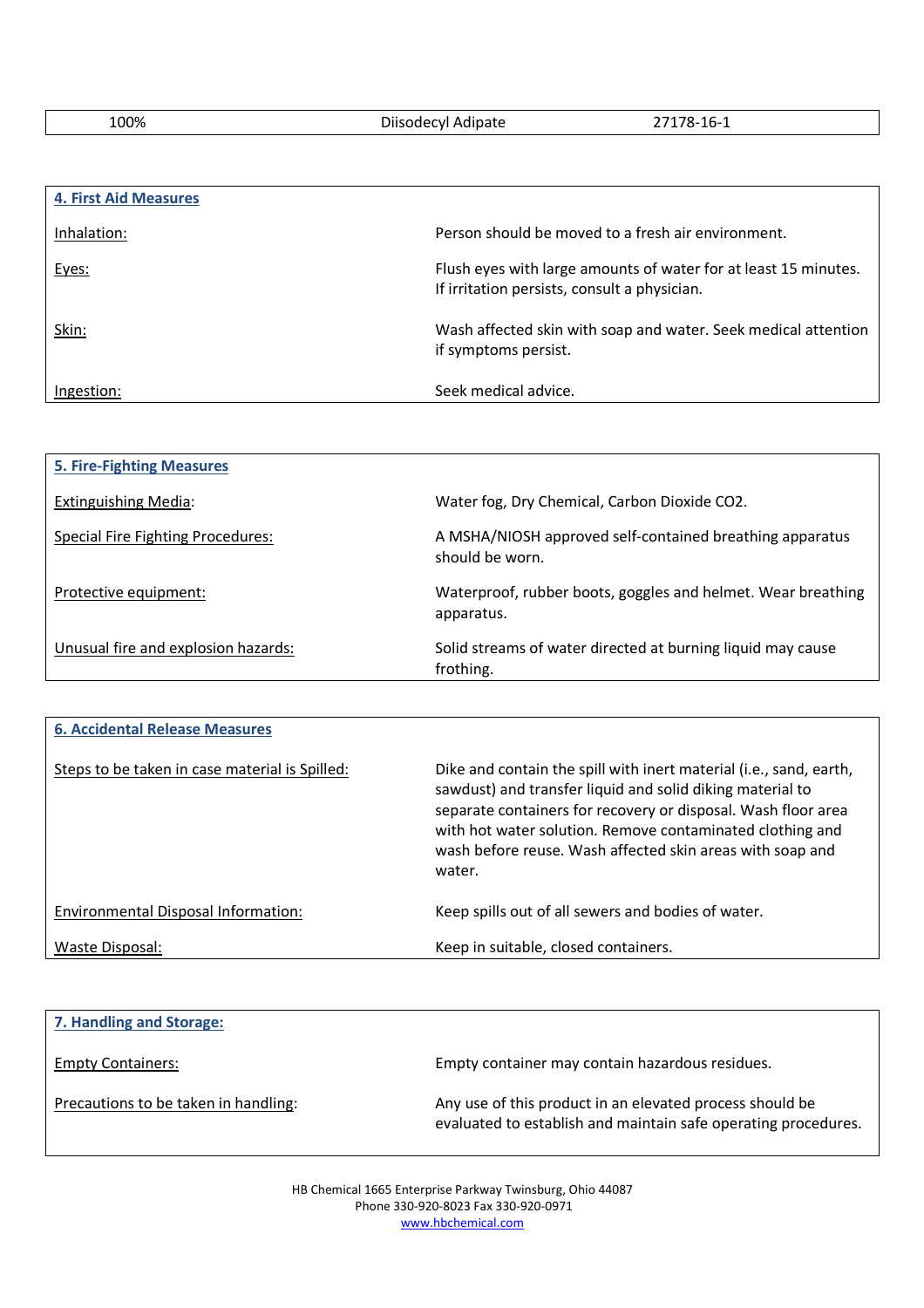| Storage: | Containers should be kept tightly closed and stored in a dry<br>well-ventilated place. Keep away from heat sparks and open |
|----------|----------------------------------------------------------------------------------------------------------------------------|
|          | flames.                                                                                                                    |

| 8. Exposure Controls / Personal Protection |                                                                                                                                             |
|--------------------------------------------|---------------------------------------------------------------------------------------------------------------------------------------------|
| <b>Engineering Measures:</b>               | For normal operation, local exhaust ventilation should suffice.<br>Direct exhaust when material becomes heated and vapors are<br>given off. |
| Hand protection:                           | Neoprene or Viton gloves.                                                                                                                   |
| Eye Protection:                            | Wear safety glasses.                                                                                                                        |
| Skin and Body Protection:                  | To prevent repeated or prolonged skin contact, wear<br>impervious clothing.                                                                 |
| <b>Decontamination Facilities:</b>         | Eye washing facilities.                                                                                                                     |

| <b>9. Physical and Chemical Properties</b> |                                                        |
|--------------------------------------------|--------------------------------------------------------|
| Physical Form:                             | Liquid                                                 |
| Appearance & Odor:                         | Clear mobile liquid/ faint odor                        |
| <b>Specific Gravity:</b>                   | 0.91                                                   |
| Solubility in Water:                       | Insoluble                                              |
| Flash Point, TAG CC F:                     | 455°F 221 °C (430 °F) - closed cup                     |
| Vapor Pressure (mm Hg):                    | 0.0013                                                 |
| Relative density:                          | 0.916 g/mL at 25 °C (77 °F)0.916 g/mL at 20 °C (68 °F) |
| Melting point:                             | 27.4 °C (81.3 °F)                                      |
| Boiling Point (°F) Initial:                | 385 °C (725 °F) at 1,018 hPa (764 mmHg)                |

| 10. Stability and Reactivity          |                                                 |
|---------------------------------------|-------------------------------------------------|
| Stability:                            | This product is stable under normal conditions. |
| Incompatibility (Materials to Avoid): | Material reacts with strong oxidizing agents.   |

# **11. Toxicological Information**

This material is not listed as a carcinogen or potential carcinogen by NTP, IARC, ACGIH or OSHA.

**12. Ecological Information**